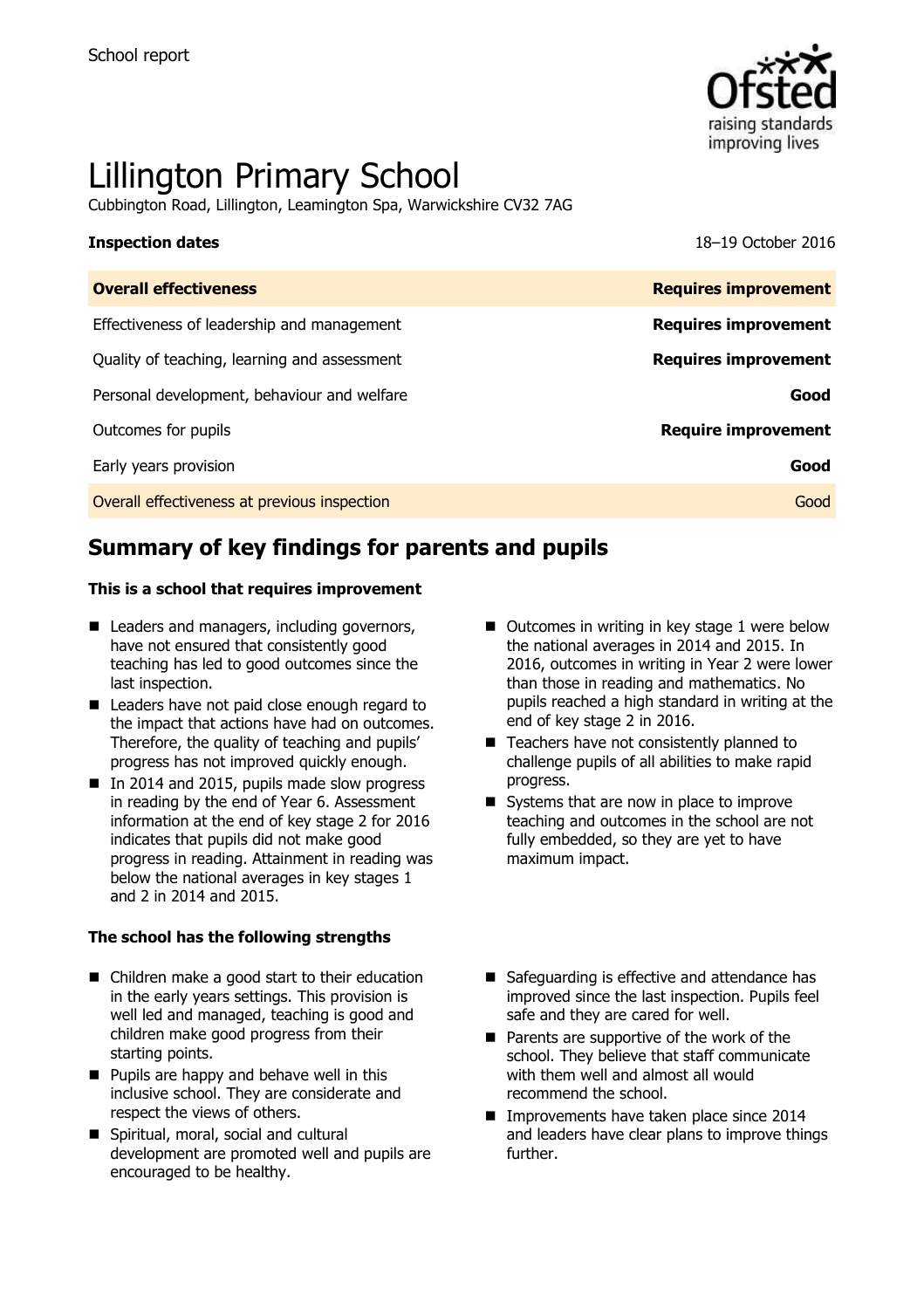

# **Full report**

### **What does the school need to do to improve further?**

- Improve the quality of leadership and management by:
	- ensuring that the impact of actions is measured in relation to outcomes for pupils
	- embedding and refining the systems that are in place in order to secure further improvement across the school.
- Improve the quality of teaching, learning and assessment and outcomes by:
	- ensuring that teachers plan activities which consistently challenge learners of all abilities to make rapid progress
	- taking further action to improve progress and attainment in reading throughout the school
	- embedding the strategies that are now in place to improve the quality of pupils' writing.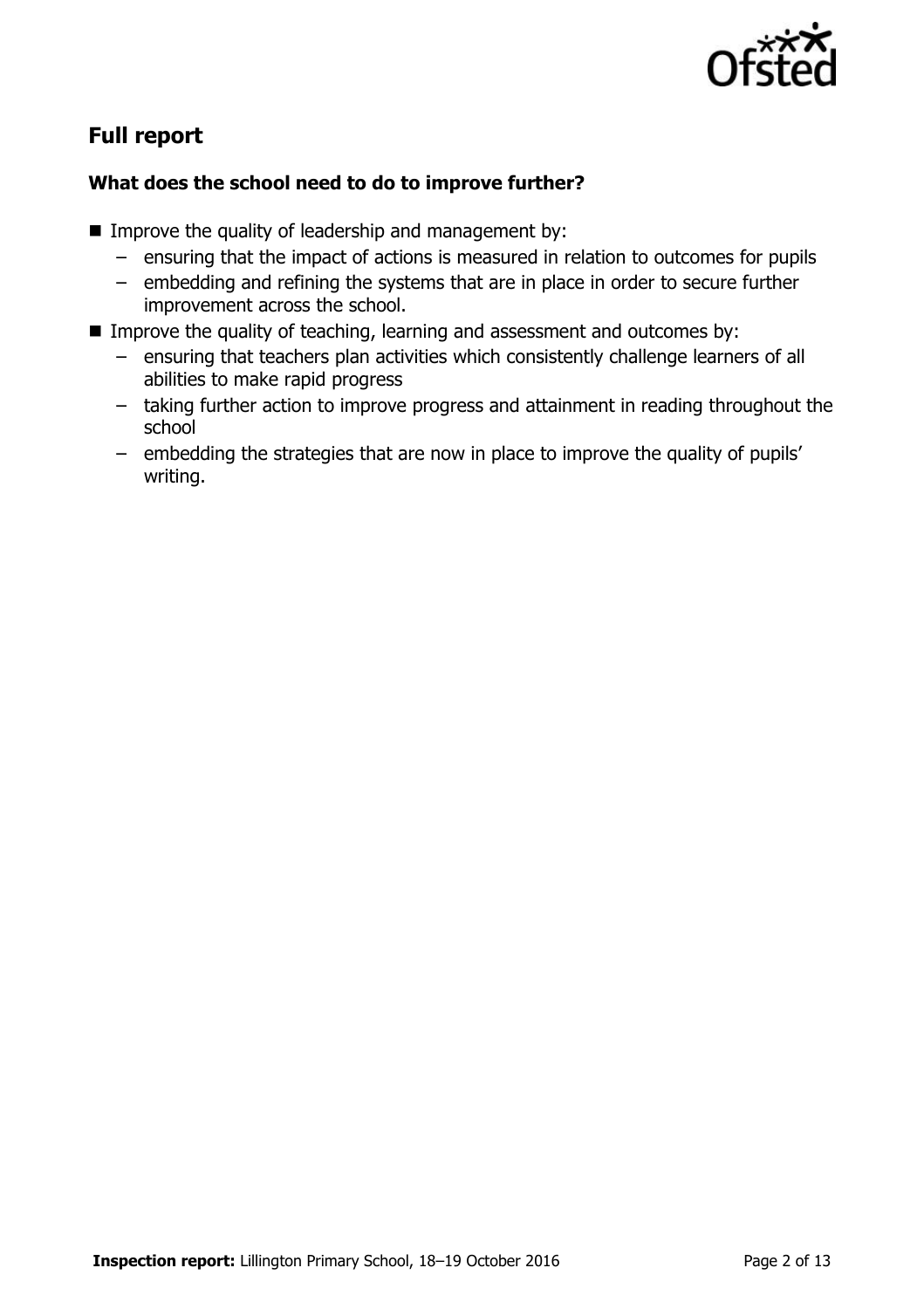

# **Inspection judgements**

#### **Effectiveness of leadership and management Requires improvement**

- Leaders, including governors, have not ensured that the school has continued to provide a good quality of education since the last inspection. The quality of teaching and outcomes have not been good over time.
- As evidenced in the school improvement plan, leaders know where their strengths and weaknesses lie but, as they have not paid close enough regard to the impact of actions upon outcomes, their self-evaluation was too positive. Consequently, actions to improve the quality of teaching and raise standards have not led to rapid improvements.
- Although planned actions have not had a full impact on improving outcomes, leaders are ambitious for the school. They now have clear plans to make improvements, but these are not yet fully embedded. The quality of leadership is developing at all levels and some aspects of the school's provision, for example the early years, are very well led.
- The management of teachers' performance has been used effectively to secure some improvements in the quality of teaching. Staff are set targets linked to the teachers' standards, the outcomes pupils achieve, their responsibilities in the school and their professional development. Staff value the training and support that they receive and this is now having an impact on teaching throughout the school.
- The school's system for recording, monitoring and evaluating pupils' progress is effective, but it is not used consistently. Some staff use it well to give a clear and accurate indication of the skills, knowledge and understanding pupils have achieved in each subject. However, leaders have not ensured that all staff use the system effectively to plan to challenge pupils of different abilities in their classes.
- **Pupils study a wide range of subjects and they are given opportunities to attend a** variety of extra-curricular activities and trips and visits. The curriculum promotes positive behaviour and safety, but it has not led to good outcomes over time.
- The school has a strong set of values. Equality of opportunity is promoted well and prejudiced behaviour, which is extremely rare, is challenged. Pupils are tolerant and respectful, they understand democracy and the rule of law, and they are willing to take individual responsibility.
- Spiritual, moral, social and cultural development is a strength of the school. Pupils learn about a number of different cultures in Britain and around the world, and they are taught about all the major religions. Pupils are well prepared for life in modern Britain and fundamental British values are promoted effectively.
- The primary school physical education (PE) and sport premium funding is used well to promote active lifestyles. Pupils participate in a range of sporting activities and they benefit from well-trained staff and external providers delivering lessons. For example, pupils are taught dance by a specialist teacher on a weekly basis and all pupils have at least a term's subsidised swimming lessons. This has led to more pupils being able to swim various distances unaided and almost all becoming 'water confident'.
- $\blacksquare$  Pupil premium funding is being used more effectively than it was in the past. The progress of disadvantaged pupils is a key focus in the school and strategies are now in place to improve outcomes for disadvantaged pupils. As a result, differences between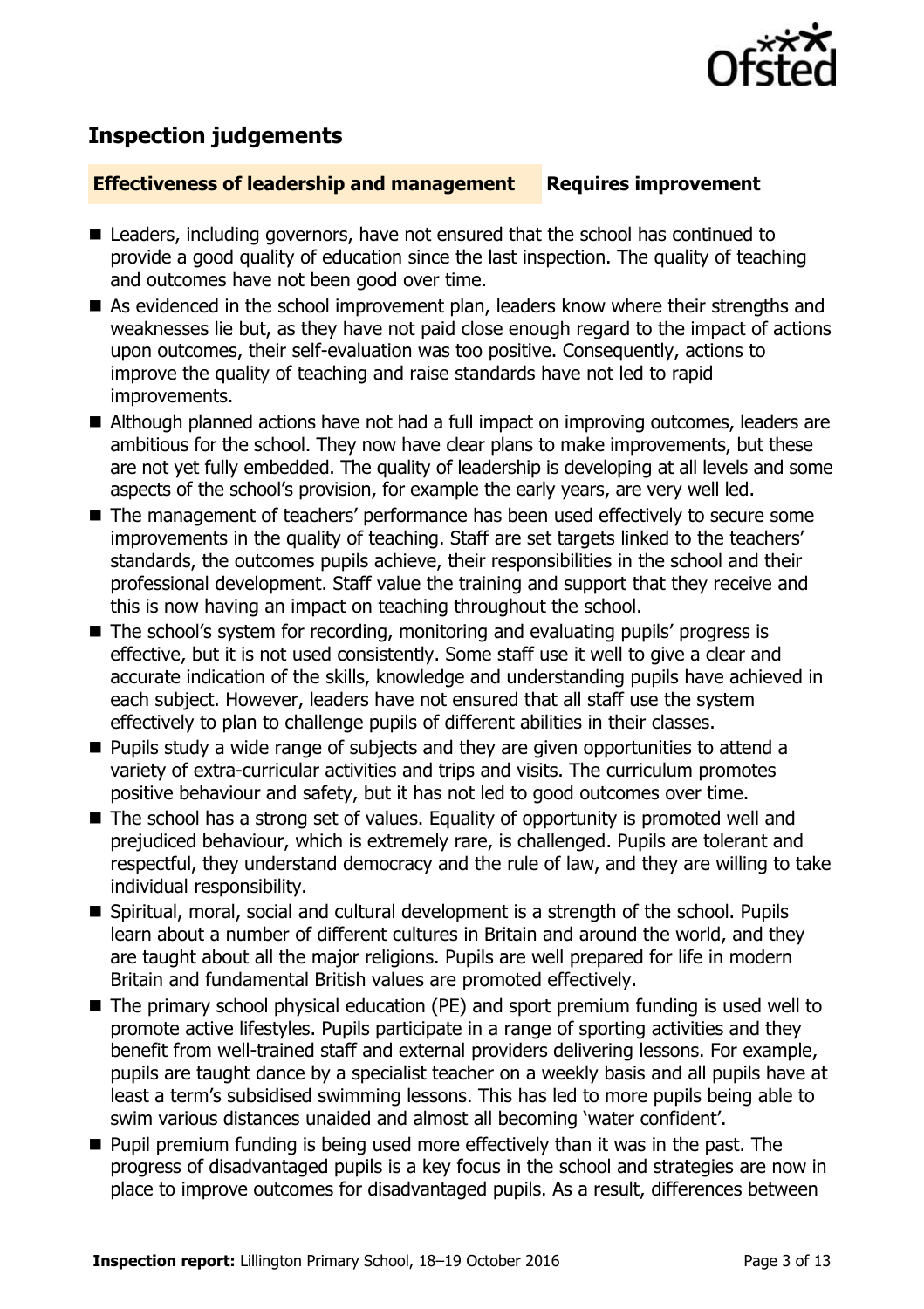

the outcomes of disadvantaged pupils and others in the school are beginning to diminish and, in some year groups, the progress of disadvantaged pupils is faster than that of their classmates. However, overall, the attainment of disadvantaged pupils is still lower than that of other pupils in the school and other pupils nationally.

■ Parents are supportive of the work of the school. Almost all would recommend it to another parent, and all parents who made their views known to inspectors said that they receive useful information from the school. Staff invite parents to assemblies and leaders communicate well with them through newsletters. However, the school's website did not contain all the specified information before the inspection.

#### **Governance of the school**

- Well-attended and regular governors' meetings cover the appropriate areas. Governors have the experience, skills, knowledge and understanding to support and challenge leaders and they do this through informed questions at meetings. Members of the governing body have attended relevant training and they have ensured that their statutory duties have been met.
- Governors are aware of the decline in standards that occurred after the last inspection and have questioned leaders about this. However, in the past, governors did not hold leaders to close enough account to ensure that outcomes improved rapidly. They also supported the view that the school continued to provide a good quality of education.

#### **Safeguarding**

- The arrangements for safeguarding are effective. Staff have had up-to-date training and they are clear about their roles and responsibilities. They know what to do if they have concerns about a pupil's welfare and established procedures ensure that prompt and appropriate action takes place if required.
- Keeping children safe is a key part of the school's culture. Pupils are taught how to stay safe and staff know that safeguarding is everyone's responsibility. Outside agencies are used appropriately and clear and appropriate information about pupils is stored securely. Admission and attendance records are also well kept.

### **Quality of teaching, learning and assessment Requires improvement**

- The quality of teaching, learning and assessment has not been consistently good since the last inspection. Consequently, it has not led to good progress over time.
- Where teaching is less effective, all pupils complete the same task regardless of their starting point and they do not move on to more challenging tasks quickly. The majority of pupils, including the most able, are not sufficiently challenged as planning does not take account of the different abilities of pupils.
- Expectations of pupils are not high enough in some lessons. Activities do not engage pupils in ways to develop their learning and they are given few opportunities to deepen their understanding or extend their thinking. Pupils are unclear of the next steps that they need to take to improve their work.
- The quality of feedback to pupils about their work is inconsistent. Staff follow the school's procedures with different amounts of rigour. For example, some check that comments have been responded to and additional tasks have been completed, whereas others do not do this or give less helpful comments to help pupils improve their work.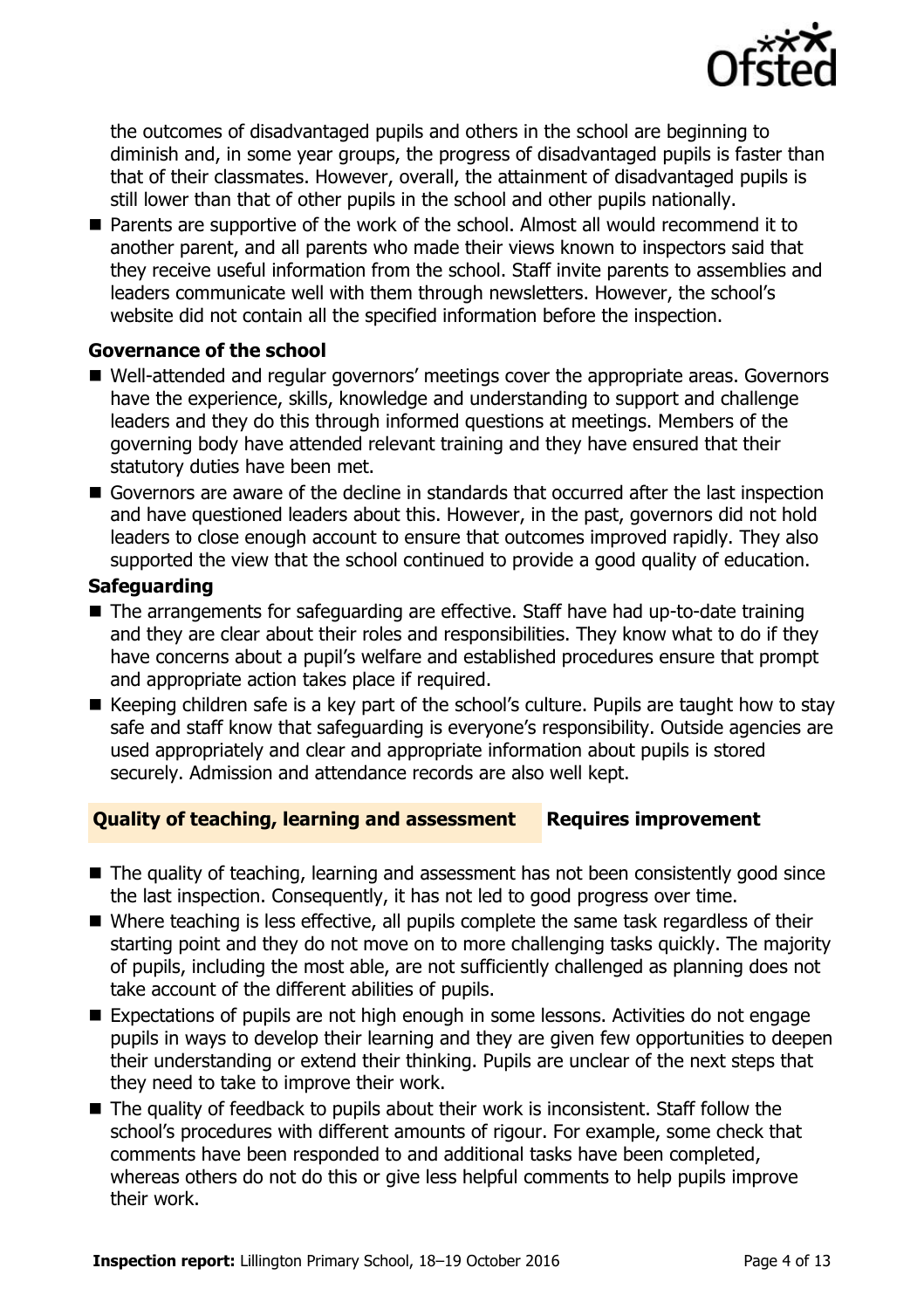

- The quality of presentation is improving as a result of higher expectations and pupils using books with additional guidelines within them. Some staff insist that work is well presented, but others are less vigilant. Consequently, the quality of presentation is still variable.
- The school's strategy for improving writing is having a positive impact. The quality of written work seen during the inspection is improving and pupils are now writing for more sustained periods of time. Pupils are responding positively to the writing targets that they are given and know how to achieve them.
- **Pupils are now given more opportunities to read for pleasure and find things out from** books and other sources of information. A range of books are available in classrooms, pupils are encouraged to read to each other, and at home, and reading assemblies take place. Many readers, including the most able, read for pleasure and weaker readers are able to use the sounds that letters represent to sound out words. However, these strategies have not yet had a significant impact on outcomes in reading.
- Where it is most effective, the teaching of mathematics challenges pupils to think deeply about the subject. Pupils are also given opportunities to apply their mathematical skills in other subjects.
- **Pupils are taught a range of subjects including science, humanities, religious education,** information and communication technology, French, design and technology, physical education and dance. They are also given regular opportunities to develop their skills in art and music.
- **Pupils are interested and engaged in their learning and are willing to do more.** Teachers and pupils enjoy positive relationships, but these are not always used to challenge the pupils to make more rapid progress.
- Adults in the classroom work well together. Teaching assistants are effectively deployed and staff take opportunities to promote equality of opportunity in their lessons.
- Teachers set homework tasks to deepen pupils' understanding and give them opportunities to consolidate and extend their learning. Almost all parents who made their views known to inspectors believe that their child receives appropriate homework for their age, and pupils told inspectors that homework was useful.
- Though it is not always used well by all teachers, the school's assessment system is effective and systems are in place to ensure that the assessment information is accurate. All parents who responded to Ofsted's online questionnaire felt that they receive valuable information from the school about their child's progress.

### **Personal development, behaviour and welfare Good**

### **Personal development and welfare**

- The school's work to promote pupils' personal development and welfare is good. Pupils are known as individuals and all parents who made their views known to inspectors believe that their child is happy in school. Pupils' emotional well-being is supported effectively by staff.
- Healthy lifestyles are actively promoted, pupils are encouraged to eat healthily and regular exercise is promoted. For example, all key stage 2 pupils run or walk a mile every day.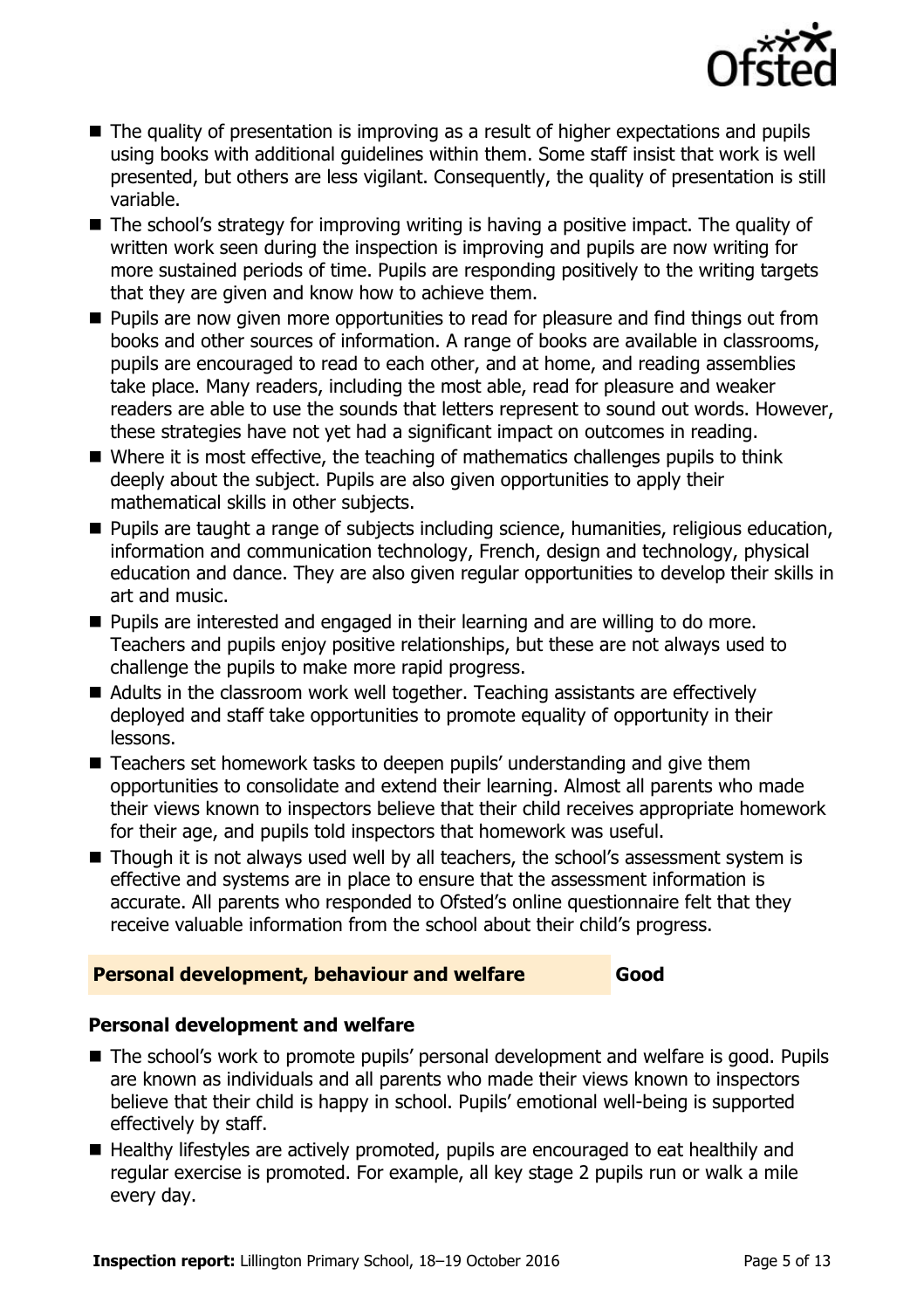

- Pupils are keen to learn and their self-confidence and self-awareness are developed through opportunities to take responsibilities in the school. For example, each class has learning ambassadors, pupils show visitors around the school and older children take younger ones back to their areas after lunch.
- Bullying is rare and pupils believe that it occurs less often than it did in the past. A large majority of parents believe that the school deals effectively with bullying and pupils trust staff to help them to resolve any problems if they arise.
- This is an inclusive school. Pupils respect the views of others and they learn about other faiths and cultures. They have a better understanding of the different cultural backgrounds of people living in Britain today than pupils did at the time of the last inspection. This is the result of a range of activities, such as visits to places of worship.
- School leaders give safety in school a high priority. Restricting the amount of entry and exit points to the large school grounds has increased site security and arrangements for keeping pupils safe when they are on school grounds are thorough. Almost all parents and all staff and pupils who communicated with inspectors said that pupils were safe in school.
- **Pupils are taught to stay safe through a range of age-appropriate activities. They have** a secure understanding of road safety and fire safety and they know how to stay safe when using the internet. Robust systems are in place to help pupils stay safe when they use computers in school and they are also taught what to do if they encounter something inappropriate outside of school.
- School leaders are actively promoting respect, resilience and reflection. However, leaders acknowledge that these learning behaviours are not embedded, so the full impact of nurturing resilience and reflection on pupils' personal development and progress cannot yet be seen.

### **Behaviour**

- The behaviour of pupils is good. They are considerate and respectful, and enjoy positive relationships with adults and other children. Pupils value the rewards and sanctions system, which they believe is used fairly in the school.
- **Pupils behave well in lessons and low-level disruption to learning is very rare. Pupils** usually listen very carefully to staff and their classmates, and respond quickly if they have to be reminded to concentrate fully on their studies.
- Pupils conduct themselves well in class and around the school. They are punctual and ready to learn and play considerately with each other during social times. Almost all parents who made their views known to parents believe that the school makes sure that its pupils behave well.
- There have been marked improvements in the behaviour of individuals with particular behaviour needs and the use of sanctions is declining. Permanent exclusions are extremely rare and there have been very few fixed-term exclusions recently.
- Attendance has improved since the last inspection and all groups of pupils have similar attendance rates. Staff work well with pupils, families and outside agencies to improve the attendance of individuals. Consequently, pupils with higher absence rates, including pupils who have special educational needs and/or disabilities, have improved their attendance. Nonetheless, a few pupils still do not attend regularly.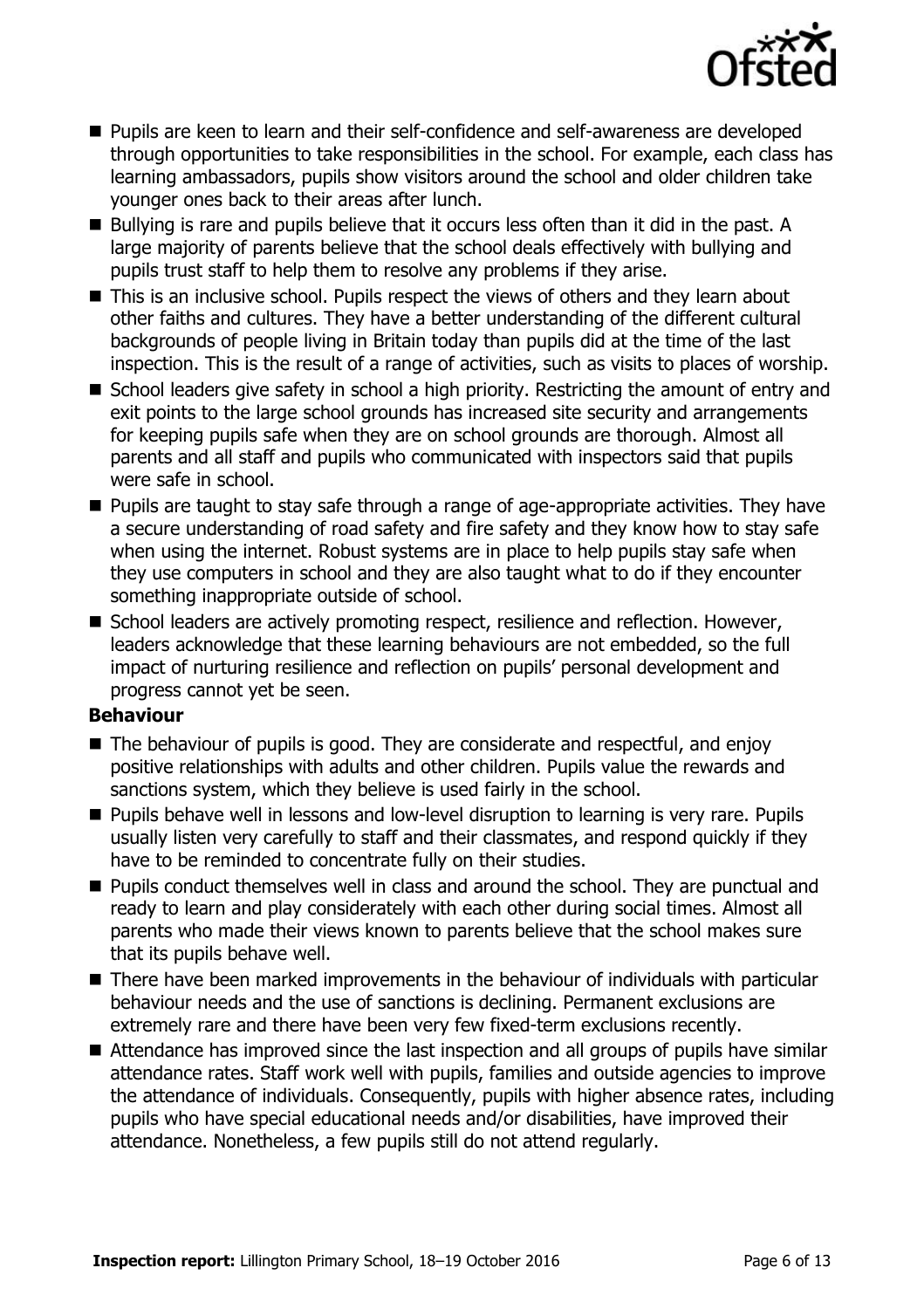

#### **Outcomes for pupils Requires improvement**

- **Pupils'** outcomes have not been good since the last inspection. Published results at the end of key stage 1 and key stage 2 declined markedly in 2014. Although there were improvements in 2015 and 2016, inconsistencies remain across the curriculum.
- Pupils at the end of key stage 2 made slow progress in reading in 2014 and 2015. Pupils in last year's Year 6 also made slower progress in reading than in writing and mathematics. However, current pupils are making faster progress than has taken place in the past.
- Since 2014, pupils at the end of key stage 1 have not achieved as well in writing as they have in reading and mathematics. Leaders have now taken effective action to address this and current pupils are beginning to make accelerated progress in writing across the school.
- In 2016, most pupils in Year 6 reached the expected standard in writing but school staff were unable to demonstrate that any pupils were working at greater depth in writing. Evidence seen during the inspection indicates that leaders are beginning to take effective action to address this.
- Outcomes in mathematics at the end of key stage 1 and key stage 2 have been broadly in line with national averages since the last inspection. A large majority of pupils in last year's Year 6 reached the expected standard in mathematics and pupils in key stage 1 largely achieved as expected.
- Since the last inspection, the attainment of the most able pupils has been similar to that of the most able nationally. In 2016, all of the pupils with high prior attainment reached the expected standard in reading, writing and mathematics. Two-thirds achieved a high standard in reading and one third of high prior attaining pupils achieved a high score in mathematics. However, none of the most able pupils were working at a greater depth in writing.
- **Pupils with medium prior attainment did not made the rapid progress of which they are** capable in 2016. Consequently, no medium prior attaining pupils achieved a high score in any subject last year. School leaders have identified the progress of middle ability pupils as an area for development.
- Over time, pupils from ethnic minority groups, those who speak English as a second language and pupils who have special educational needs and/or disabilities, have made similar progress from their starting points to other pupils in the school. This means that their progress has been inconsistent but it is improving.
- $\blacksquare$  In 2015 the attainment of disadvantaged pupils was lower than that of others throughout the school, but all disadvantaged pupils in last year's Year 6 made the progress expected of them in writing. Differences between the attainment of disadvantaged pupils and others in the school diminished slightly in 2016 and current pupils are benefiting from targeted action to improve their achievement. As a result, disadvantaged pupils are making faster progress than others in a range of subjects in Years 1 and 2, in mathematics in Year 5 and in reading in Year 6.
- **Pupils have settled well into the specialist resource provision to support those with** communication and interaction needs. However, it is too early to compare their achievement with that of others in the school.
- Outcomes in phonics were broadly in line with national averages in 2014 and 2015.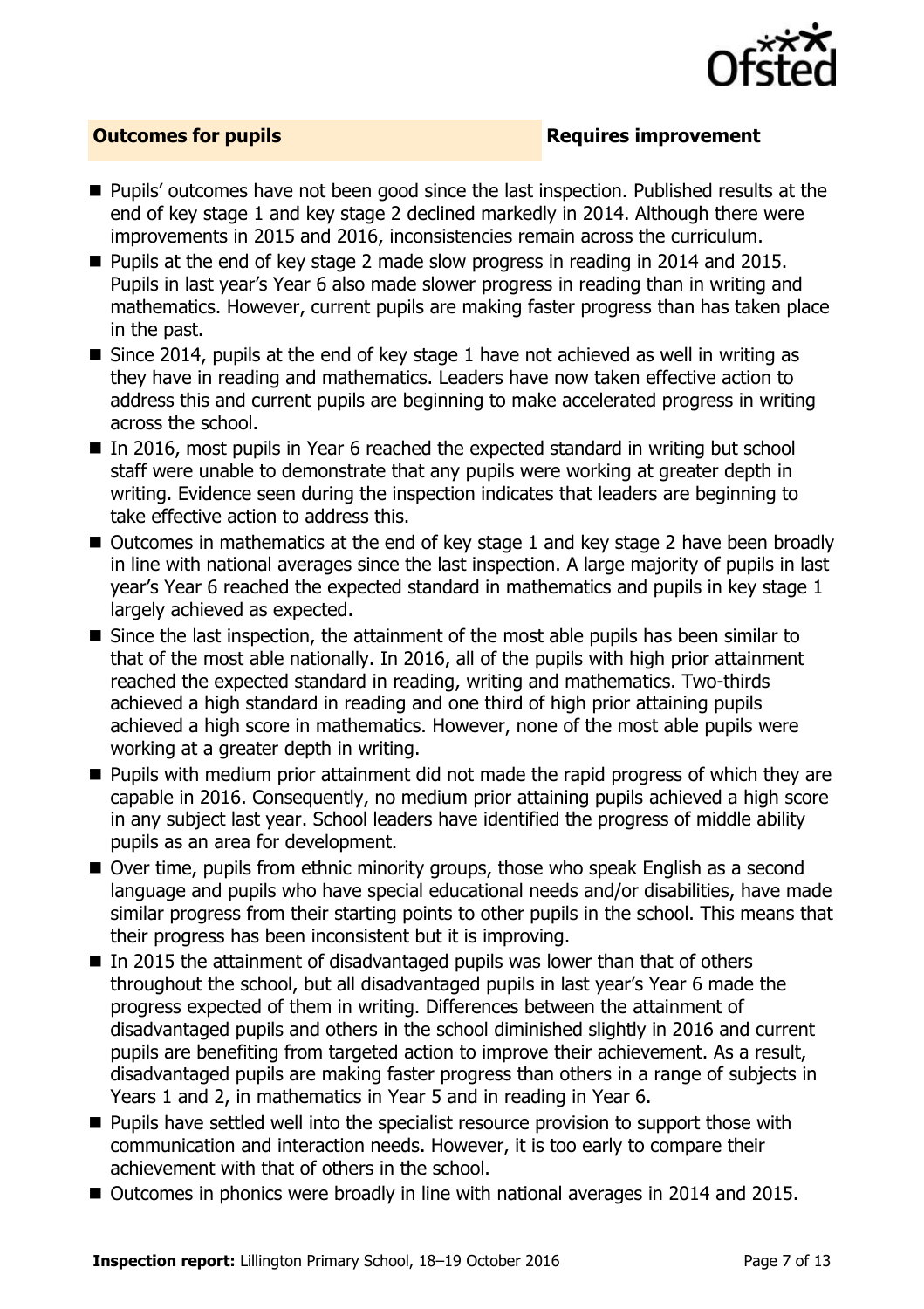

However, they declined in 2016. Leaders are currently taking action to address this.

- Children in the early years settings make good progress from their starting points. Consequently, the proportion of children who achieved a good level of development was above the national figure in 2014 and 2015.
- Children in Reception are well prepared for Year 1 and pupils at the end of key stages 1 and 2 are socially and emotionally prepared for the next stage of their education. However, too many pupils have left Year 2 without the writing skills that they need to thrive in key stage 2 and not enough pupils have left Year 6 with the reading skills that they need to excel in secondary education.

#### **Early years provision Good**

- The school has good-quality provision throughout the early years settings.
- Leaders have an accurate understanding of the strengths and areas for development in the whole provision. This has allowed staff to take action to maintain good-quality teaching and to make further improvements. Leaders are aware that in order to improve the provision further they need to ensure that phonic knowledge is taught as part of a broad reading curriculum. They also know that they need to continue to develop strategies to improve children's communication and language skills.
- Good communication with parents and effective transition arrangements between the different provisions ensure that staff have accurate information about the children when they start. This means that staff are able to plan learning which matches children's needs and allows them to make progress quickly. Children settle in well to the provision for two-year-olds, the Nursery and Reception classes.
- Over time, most children have entered the school with skills below those typical for their age. They have been well taught and they have made good progress. Consequently, they are well prepared for accessing the Year 1 curriculum.
- Assessment is accurate and takes place regularly. As a result, staff know what children can do and what they need to do to develop further. A larger proportion consistently reach a good level of development than is found nationally and the achievement gap between boys and girls closed in 2016.
- The high-quality provision for two-year-olds is distinct and different. Staff are knowledgeable and skilled, so children make an excellent start to their schooling in a safe and stimulating environment. Activities are well organised to promote skills, knowledge and understanding across all areas of learning. Children's language and communication skills are developed effectively, they are encouraged to share and their social skills are promoted. The provision is well led.
- As a result of well-planned activities, children are excited to participate and make good progress in the Nursery setting. Children are encouraged to talk and listen in an environment which nurtures their social and emotional development. They respond positively to high expectations and clear routines in the Nursery.
- Individuals and groups of children also make good progress in Reception. For example, targeted intervention allows children with low starting points to begin to catch up and children who have special educational needs and/or disabilities make good progress. Nonetheless, disadvantaged pupils still need to make more rapid progress to match the attainment of their classmates.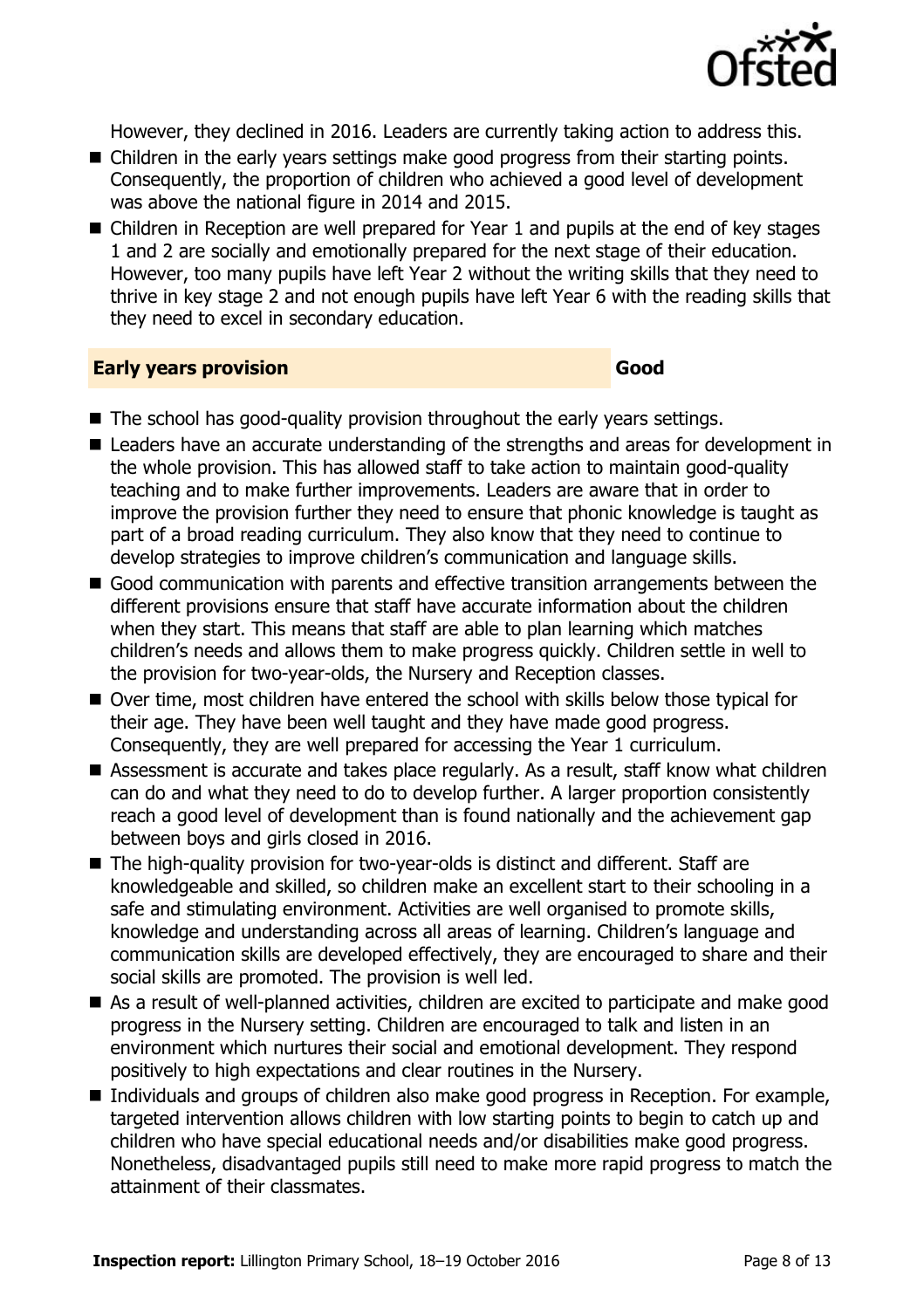

- Teaching is strong and the broad curriculum provides a range of interesting experiences that help children make progress. Staff know their children well and children find adult-directed and child-led learning stimulating and engaging. Children are given opportunities to think creatively through well-planned activities.
- Children behave well across the early years provision; they listen carefully and take turns. They are respectful of staff, property and other children and they cooperate well with each other. Personal development, behaviour and welfare are good across the early years provision.
- **Parents are extremely positive about communication with the school. They feel** involved in their child's learning and have been provided with useful guidance on how to support development at home.
- Safeguarding in the early years setting is effective and statutory requirements are met.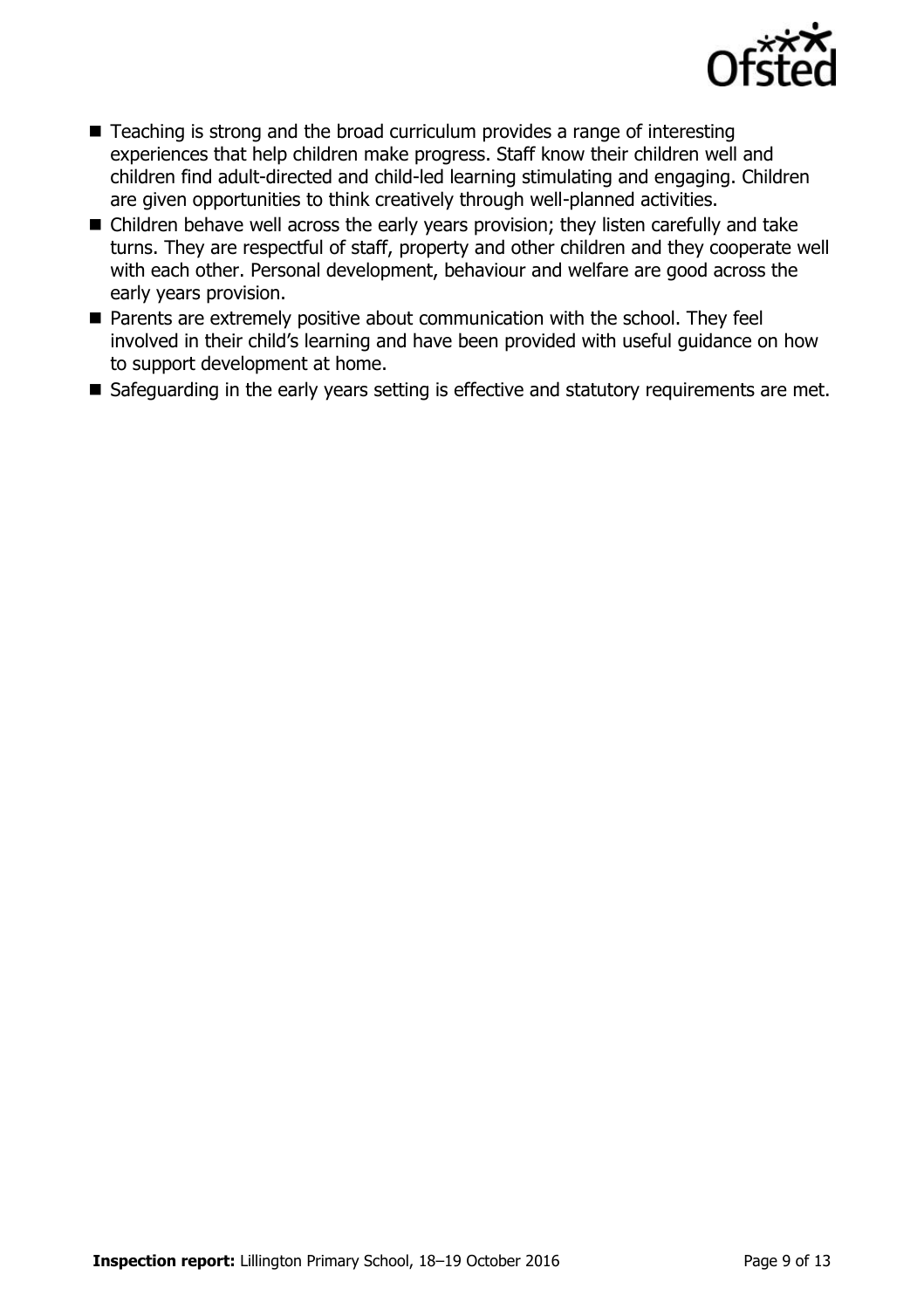

# **School details**

| Unique reference number | 130869       |
|-------------------------|--------------|
| Local authority         | Warwickshire |
| Inspection number       | 10020459     |

This inspection was carried out under section 8 of the Education Act 2005. The inspection was also deemed a section 5 inspection under the same Act.

| Type of school                      | Primary                             |
|-------------------------------------|-------------------------------------|
| School category                     | Maintained                          |
| Age range of pupils                 | $2 - 11$                            |
| <b>Gender of pupils</b>             | Mixed                               |
| Number of pupils on the school roll | 329                                 |
| Appropriate authority               | The governing body                  |
| Chair                               | Paul Gurton                         |
| <b>Headteacher</b>                  | Derek Fance (executive headteacher) |
| Telephone number                    | 01926 425 114                       |
| <b>Website</b>                      | www.lillingtonschool.org            |
| Email address                       | admin@lillingtonschool.org          |
| Date of previous inspection         | 10-11 October 2012                  |

### **Information about this school**

- The school now meets requirements on the publication of specified information on its website.
- The school is an average-sized primary school.
- The proportions of pupils from minority ethnic groups and who speak English as an additional language are above average.
- The proportion of pupils supported by the pupil premium is well above average.
- The proportion of pupils who have special educational needs and/or disabilities, including those who have a statement or an education, health and care plan, is below average.
- The headteacher became executive headteacher of the school and another local school, Kingsway Community Primary School, in September 2016. The deputy headteacher of Lillington Primary School became the head of school at the same time.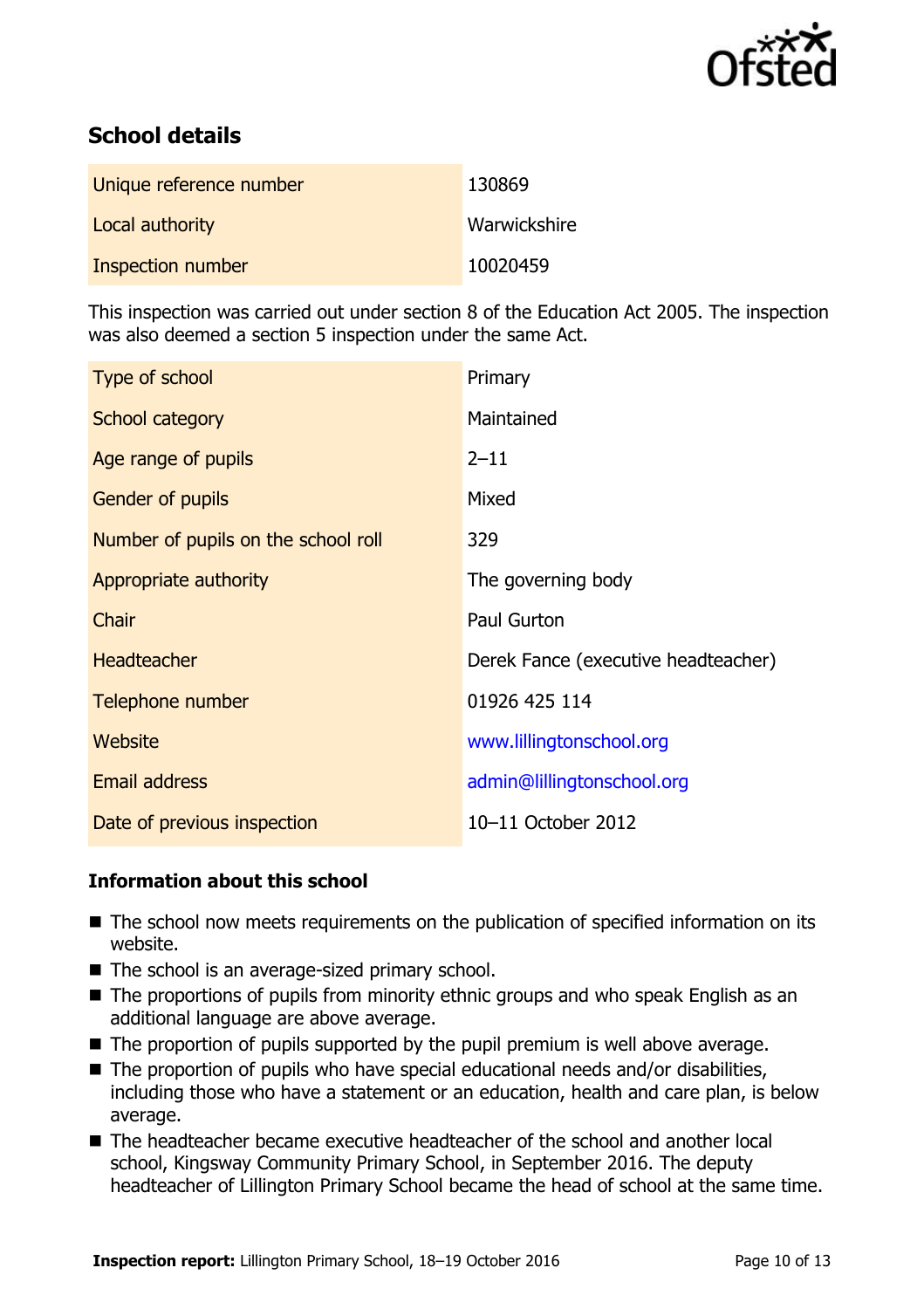

- The school is growing in size as a result of increasing numbers in the local area. It admits two-year-olds and opened a resource provision for pupils with communication and interaction needs in September 2016.
- The school meets the government's current floor standards, which set the minimum expectations for pupils' attainment and progress.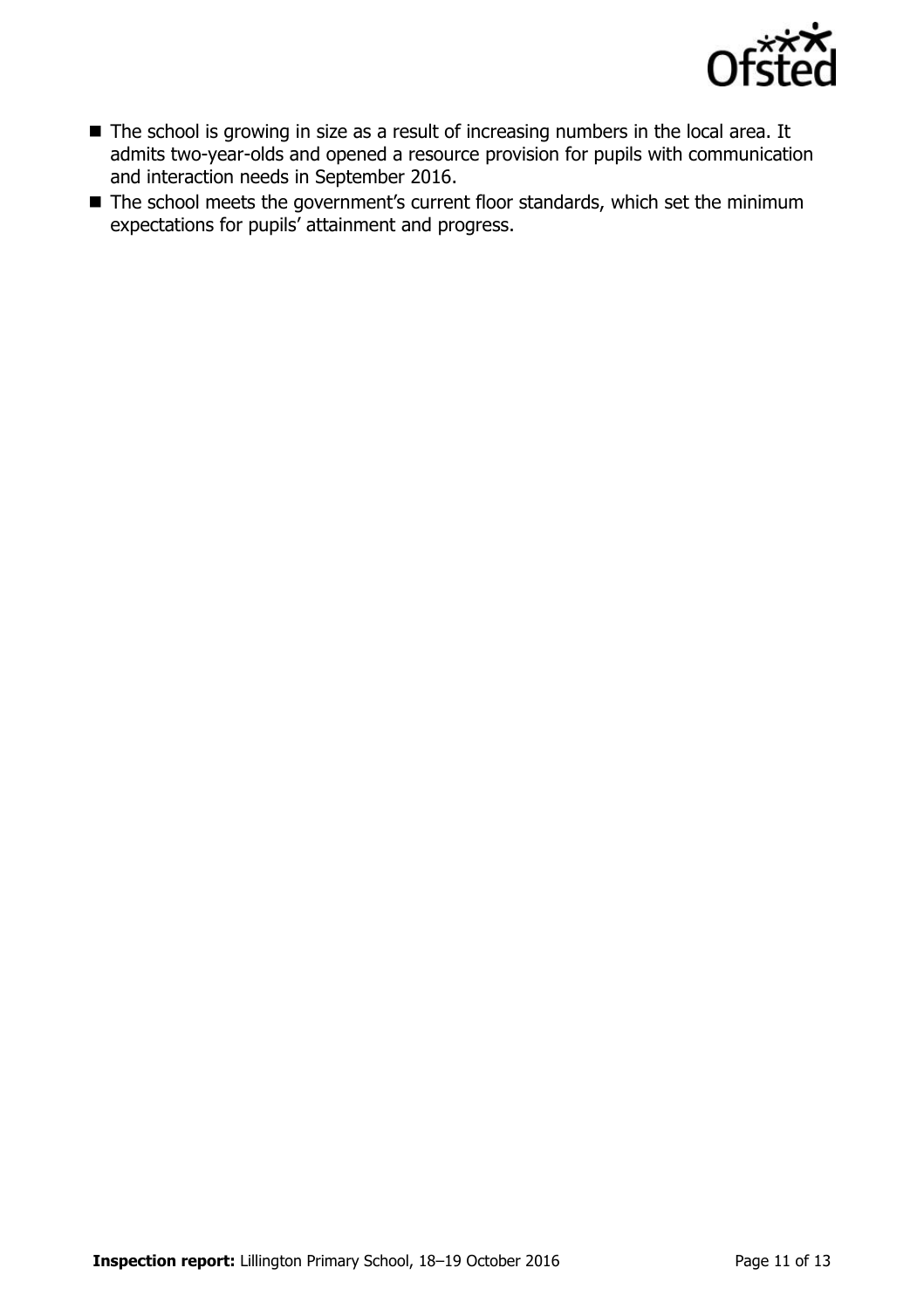

## **Information about this inspection**

- Inspectors observed teaching and learning in 15 parts of lessons. In addition, the lead inspector made short visits to most classrooms on the first day of the inspection with the executive headteacher and head of school. The lead inspector also visited the breakfast club.
- Members of the inspection team met with pupils and heard pupils read. They looked at examples of pupils' work in their books and spoke to pupils formally and informally.
- Inspectors held meetings with the executive headteacher, the head of school, the assistant headteacher and other leaders and members of staff.
- $\blacksquare$  The lead inspector met with two governors, including the chair of the governing body, and spoke by telephone to a representative of the local authority.
- The opinions of parents were considered through 26 responses on Parent View. Inspectors also spoke to parents on the morning of the second day of the inspection.
- Various school documents were scrutinised, including the school's self-evaluation, improvement plans, information about managing teachers' performance and staff training records. Minutes of meetings of the governing body and information about pupils' progress, behaviour, attendance and safety were also analysed.

#### **Inspection team**

| Simon Mosley, lead inspector   | Her Majesty's Inspector |
|--------------------------------|-------------------------|
| Julie McCarthy                 | Ofsted Inspector        |
| <b>Gill Weston</b>             | Ofsted Inspector        |
| <b>Clair Harrington-Wilcox</b> | Ofsted Inspector        |